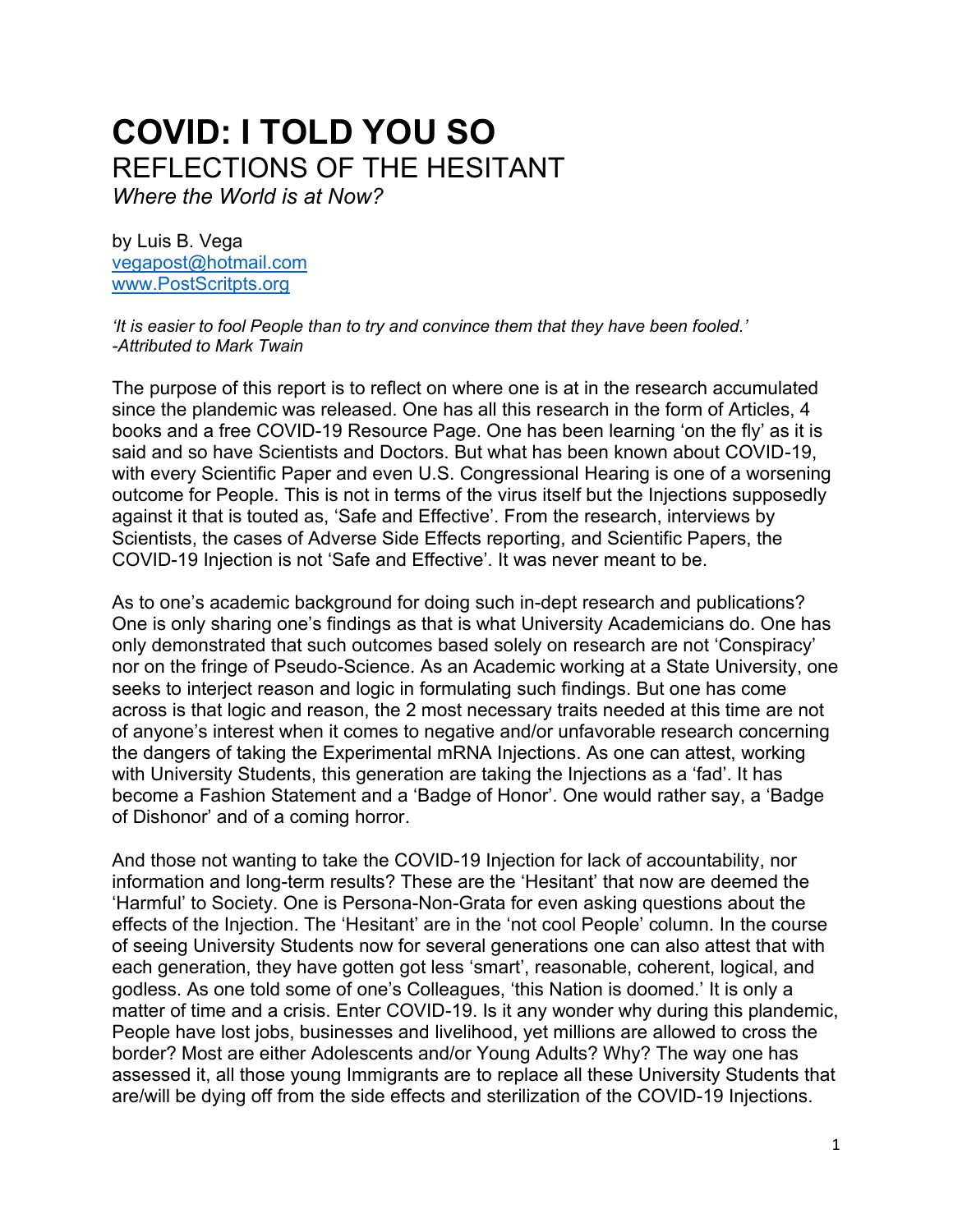### **Replacement Theology**

Realize that a 'Browner' mix and/or race is easier to control, manipulate, etc. Newly Immigrants will do all that they are told. Oh, and they will vote Democrat. As this is coming from an Academician that is 'Brown' and an 'Immigrant'. It is one that has, for the most part taken the research from the Scientific Papers themselves about this new type of mRNA technology to see just what is in it. The research is really mostly about what the alternative Scientific Narrative has been saying. But all those that one has referenced are now 'discredited' as the 'Dirty Dozen', of Scientists and Doctors that have publicly spoken-out about the dangers of the COVID-19 Injections. One finds it suspect that such alternative voices, Scientific mind you, are not being allowed to be heard. It is rather peculiar and alarming that such alternative voices, Scientific are being censored. This has never happened before. Why? It is as if a Spell has been cast.

A Spell has been cast. One is also of the opinion that this worldwide endeavor has an element, primarily one that is spiritual in nature. Due to research, one would agree wholeheartedly that this released COVID-10 plandemic is a Pharmakeía Sorcery that has been cast and why People are in a trance, a Spell. It is because such are. This is why when witnessing and or discussing such an issue with People, as one who believes in Jesus and how this COVID-19 plandemic is leading to the Mark of the Beast, one has to be prayed-up. And especially to pray over such a person to 'break this Pharmakeía Spell' in the Name of Jesus, so a line of contact, direct to the soul and mind can be had. In one's experience so far, no amount of data, evidence, proof or books, flyers have convened any person already made-up their mind to take the Injections.

This came up regarding Colleagues in how they rather trust what they hear in the News and from the Government Officials. They asked, why one did not? One told them that first of all, one does not have a Cell Phone nor a TV, on purpose. And one can understand if one hears day-in and day-out the constant barrage of 'Take the Shot' for Grandma! All appealing to emotion and no Science, yet using or misusing Science to kill Grandma, and that they are next. It is unbelievable. But as to one's research background? One has a Bachelor's in Political Science, a Masters in Psychological Counseling and another one in Organization. One has spent 30 years in Higher Ed and with specialty in Research. One did not finish a PhD due to issues but as a Statistician who had run the Testing Center at a State University, one is familiar with numbers or how to manipulate them for a plandemic.

As to 'Conspiracy' Theories and not trusting the Government? One was born in a 3rd World Nation whose Governments are set up to lie, manipulate and kill its People. One used to be a young idealistic Communist. So, one knows how these People/Globalist think. One went to their Soviet Union 'Paradise' to see firsthand what it was really all about. They lied to the People. Later on, one interviewed with the U.S. State Department and the CIA. One was basically going to be a Spy. It was from that limited glimpse of what actually goes on behind the 'Curtain' that was shocking. One knows and recognizes such tactics and psychology they had taught then, is what is being used now with COVID. But what can one do? Well, just report, be a Witness, pray for those within one's Sphere of Influence and let Jesus have it. It is a burden one cannot bear.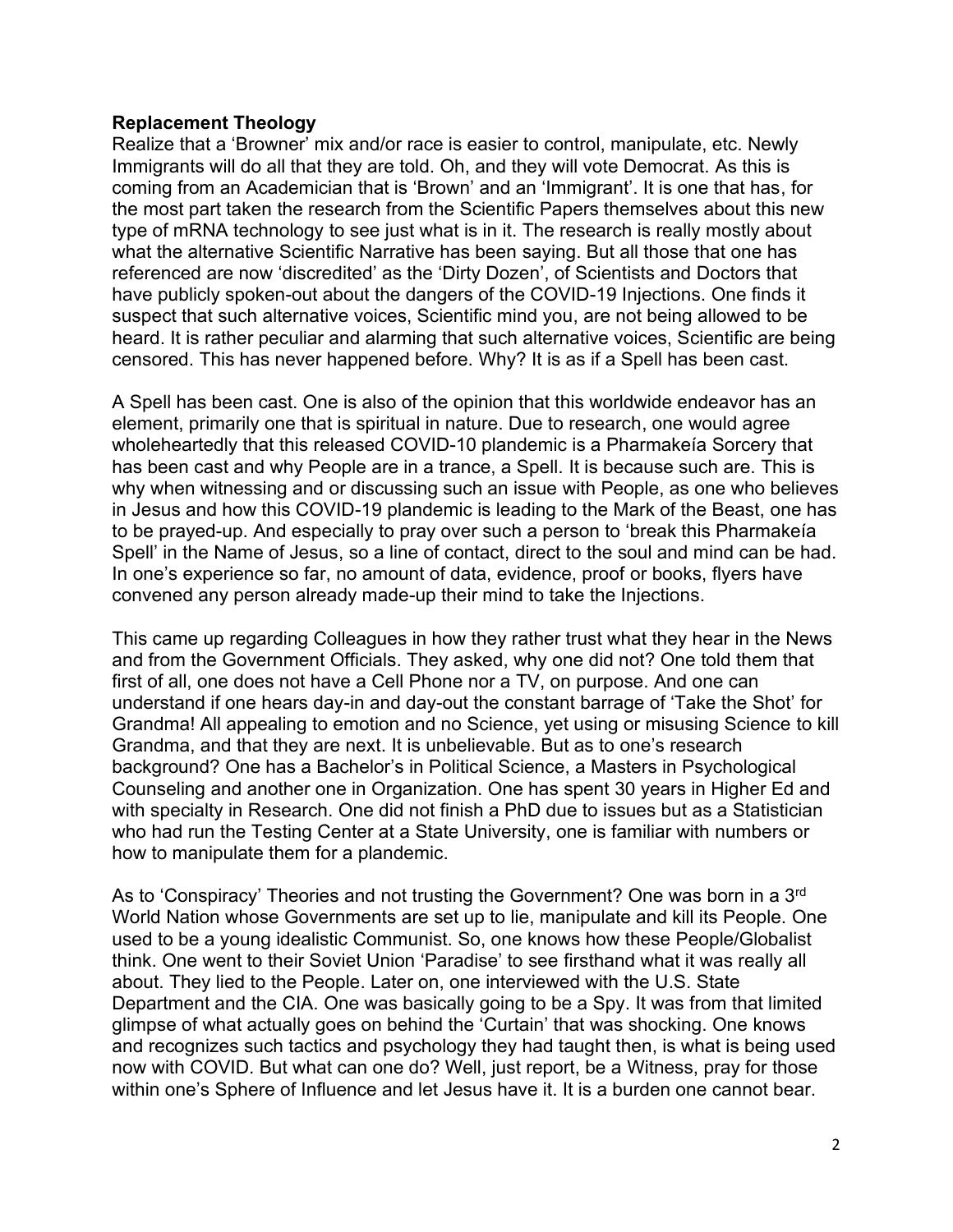#### **Burden of Proof**

As it is, delving into the Darkness and Evil has had an impact on one's body. But what is going on now in the World? It is a classic case of a Psyop Operation, wholesale on the Global level now. This is it. One is of the opinion that the World has gotten to the 'Point of no Return' as one knew it. And one would say, 'good', because People have needed or are needing to make a Life-and-Death decision now. Although one does not represent one's University, one would surely be 'fired' or found a way to be let go if one even suggested any associations and the assertions made about the dangers of the COVID-19 Injections based solely on research. This is ironic in that one's University is supposed to be a University where 'Academic Freedom' and 'Research' for the 'Truth' is encouraged and fostered. Lie. It has become now all about Identity Politics.

But during the course of the COVID plandemic, the amount of Research has now been compiled in 4 books on the subject of the dangers of taking the Experimental Injection against COVOD-19. The books are all free to download and share. These are selfpublished as no Publisher will touch them. One realizes that in this generation; the attention span is only a Tik-Tok 8 seconds. So, a 300-page book is out of the question. But as to one's attempt at alerting Colleagues, Friends, Family and the General Public, it is really an effort to just 'Document the Collapse', to be a 'Witness' against this 'Genetic Genocide' that it is. It is really too late, in general. The decades of programming, conditioning, education and the leaving of Christ Jesus really are the reasons why this plandemic has been so effective. Such a vacuum is never void. It has been just replaced with a new 'Science' Religion, Science Pope, and Cardinals.

One is not against Science as it comes from the Creator but one is living in a Scientific Dictatorship. And it is the way to now be used to circumvent any personal Civil Liberties and Constitution, if one has them at all. So, how can they not trust such a 'God'? For such, they have been told to 'Believe'. It is their 'only hope and salvation'. But in reality, it is to Cull, Contaminate and Control those that survive the effects of the Injections. These are the ones that will be going into their Reset COVID World Order. And this is also what one's Colleagues say. 'It's too late'. One cannot do anything about it and you are just 1 and not even a known Name. Even those that have reached the national audience are silenced, maligned, and censored. Some have been threatened and other killed. They say the excuse is to 'return to normal' and keep their jobs…but they fail to see that it has been an incremental step in tightening the noose around their neck.

What they, the Luciferian Powers-That-Be have done at this stage is to have one's self tighten that noose for them. But if most Americans or in the world would be like those brave Nurses in the Texas Hospital that lost their jobs for not taking an unknown Solution into their Bodies whose side effects might range from a sore shoulder to death would also walk out, this façade could all stop. Most will be 'injected' and only the minimal and marginal 'Hesitant' ones will be dealt with later. It would be one thing if this 'Injection' was like any prior…as a Flu Shot perhaps but it is not. It has been a clear, 'Bait and Switch'. And as a Historian, the world is mirroring pre-World War 2 Nazi Germany. There had to be a 'virus', which became the 'People'…those associated with YHVH and to be then isolated, tagged/ID'ed, quarantined, then eliminated/exterminated.